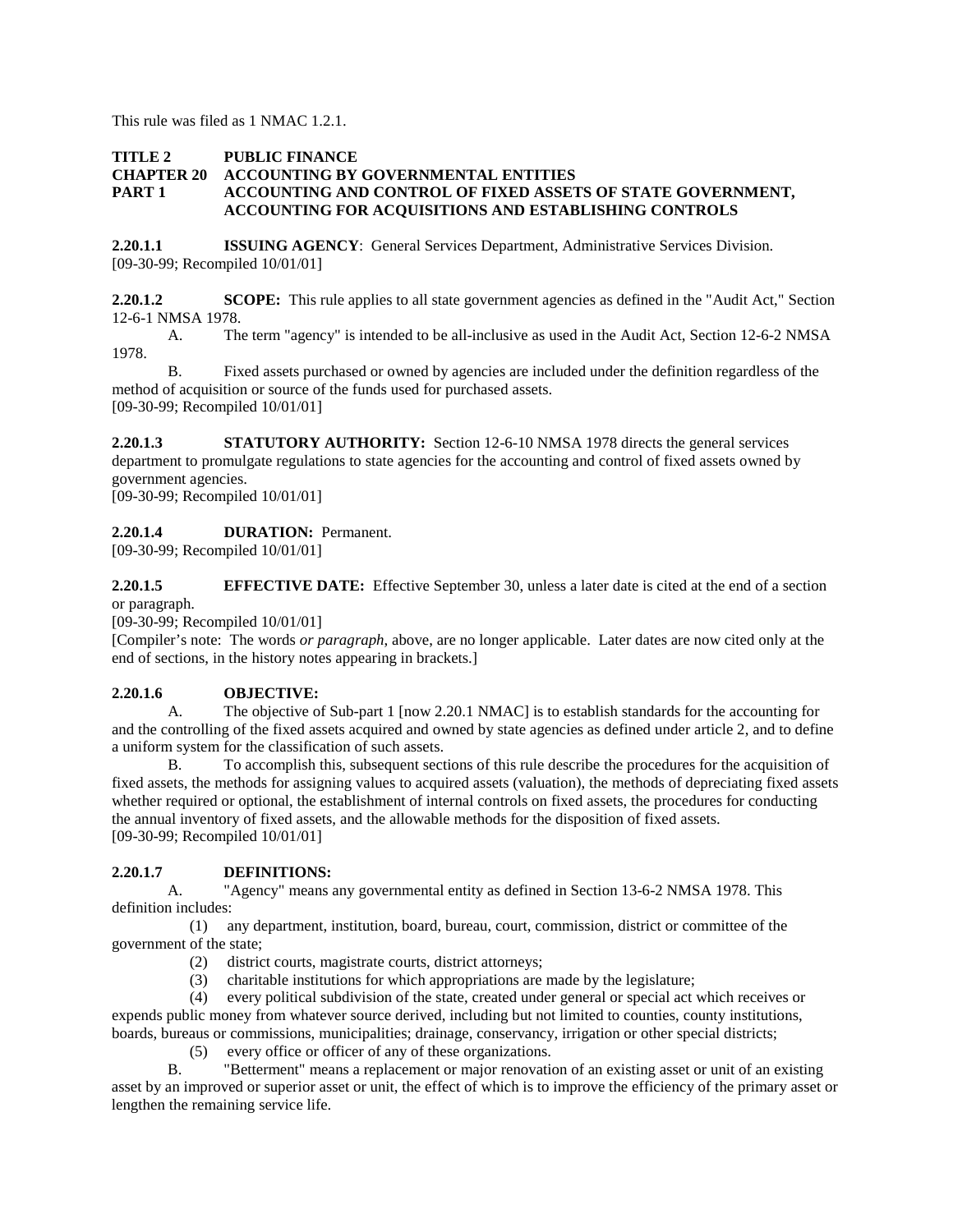C. "Classification system" means the methods and designations used for identifying fixed assets. This should reflect the object code that was used to acquire the asset and its intended use. Section 9 [2.20.1.9 NMAC] of this rule specifies the classifications to be used.

D. "Component" means a separately identifiable part of an asset that is more meaningfully defined as an aggregate assembly.

E. "Depreciation" means the method applied to allocating the cost of a fixed asset over the duration of its useful life.

F. "Official or governing authority" means the person of highest authority within an agency.

G. "Fixed asset" means any property or equipment that has an initial value to an agency, whether in cash or trade value, of more than one thousand dollars (\$1,000). It is not acquired for subsequent sale or consumption but for utilization in the course of an agency's normal operations in producing and distributing goods or rendering services. The asset is expected to be used or held beyond the fiscal year in which it was acquired without being consumed by its use. Fixed assets include those assets constructed by agency personnel. This \$1,000 threshold for capitalization is a statutory (Laws of 1999, Chapter 230) minimum and does not preclude agencies from controlling assets of lesser value through their fixed asset systems when such control is desirable or appropriate.

H. "Fixed asset coordinator" means the individual within an agency or a section of an agency who is responsible for controlling and accounting for the fixed assets in the custody and use of the agency or section.

I. "General fixed assets" means those assets acquired by governmental funds, and not accounted for directly in the real accounts of such funds.

J. "General fixed asset account group" means those accounts used to record and track fixed assets acquired by "governmental funds." These "funds" include the general fund, the special revenue fund, and the capital project fund. Assets are recorded in these accounts, along with any betterments, impairments or depreciation. Assets are carried in this account group to recognize that they are not a component of fund balance available for appropriation.

K. "Object code" means the expenditure accounting code that indicates the category of benefits for which the money was spent.

L. "Physical inventory" means the process of verifying that fixed assets owned by the agency are present in their assigned custody and location, and evaluating their condition.

M. "Proprietary funds" means those funds used to account for the provision of services by a government entity to other government entities or to the public. The financial objective of such funds is to recover through user charges the full cost (including depreciation) of operations.

N. "Tag" means any label or marking that is permanently affixed to a fixed asset, including indelible ink or dyes, numbers physically stamped into the fixed asset, adhesive labels or barcodes, and metal tags. [09-30-99; Recompiled 10/01/01]

## **2.20.1.8 FIXED ASSET ACCOUNTING SYSTEM:**

A. Agencies should implement systematic and well-documented methods for accounting for their fixed assets. A computerized system is recommended, with appropriate controls on access and authorization of transactions.

following:

- B. The information to be recorded and maintained on its fixed assets, must include at a minimum the
	- (1) agency name or commonly used initials used to identify the agency;
	- (2) fixed asset number or fixed asset number plus component number;
	- (3) a description using words meaningful for identification;

 (4) location, specifically a building and room number. If the asset is movable, the name and location of the fixed asset coordinator should be used;

- (5) manufacturer name (NOT the vendor's name, unless vendor is the manufacturer);
- (6) model number or model name;
- (7) serial number, or vehicle identification number (VIN) for vehicles in agency's use & possession.

If the fixed asset has no serial number, e.g., a custom-built asset, absence should be acknowledged by coding this as "none";

- (8) estimated useful life or units expected to be produced;
- (9) date acquired (month and year);
- (10) cost (according to the valuation methods described in section 10 [now 2.20.1.10 NMAC];
- (11) fund and organization that purchased the asset, or to which it was transferred.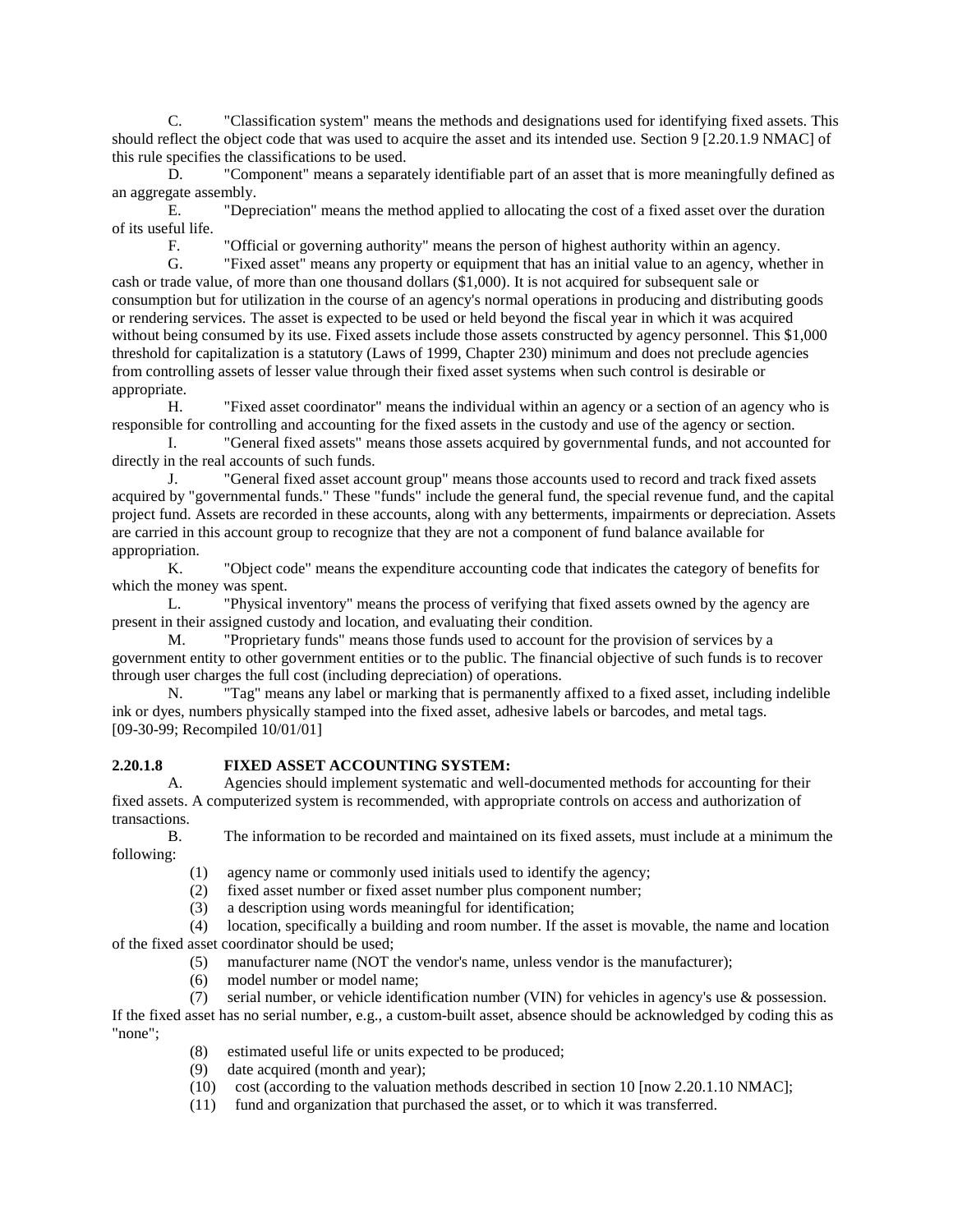C. The system must be capable of generating lists of fixed assets in sequences useful for managing them. It must track all transactions including acquisitions, depreciation (if needed), betterments and dispositions. It must generate all necessary accounting entries to the agency's general ledger. [09-30-99; Recompiled 10/01/01]

#### **2.20.1.9 CLASSIFICATION OF FIXED ASSETS:**

A. The type of service that the asset was purchased for must be used to classify fixed assets. The object code under which it was purchased is usually a reliable indicator of the service for which it was purchased.

B. Object codes from the category for capital outlay may be used. Purchases from other categories may also be capitalized if appropriate. For example, certain types of repairs or maintenance may increase the useful life of the asset. These costs should be added to the cost of the asset.

C. The recommended classifications and definitions are:

 (1) "Land": Only real property is included in this category. Costs to be included that are not specifically stated in Section 10.2 [Subsection B of Section 2.20.1.10 NMAC] include fees for appraisals, title searches, attorney's fees, demolition of structures (less any salvage) as part of site preparation, and agent's commissions.

 (2) "Land Improvements": Improvements subsequent to the acquisition of land are in this category. Such assets have a limited economic life. Examples are roadways, landscaping, utility infrastructure, and fencing. This category may also be used to record leasehold improvements. Leasehold improvements should be capitalized to recognize the allocation of the cost of the improvements for the duration of their useful lives.

 (3) "Buildings and Structures": This category shall be used for all buildings and structures that are permanently fixed to land.

 (4) "Furniture and Fixtures": These are assets that are not permanently fixed to land, but are the contents of a building.

 (5) "Information Technology Equipment" (including software): This category of equipment includes computers and peripherals, and all equipment related to electronic communications.

 (6) "Equipment and Machinery": Equipment that is related to industrial production, construction, land or grounds maintenance, food service, public safety should be recorded in this category.

 (7) "Farm Equipment": All equipment related to agricultural or ranch production should be recorded in this category.

 (8) "Livestock and Poultry": This category is only used for farm or ranch animals that are not purchased for immediate consumption or production of food.

 (9) "Library and Museum Acquisitions": Assets in this category only include holdings of libraries or museum collections. A publication that is available in a library but that is acquired by an agency for its private use would be appropriately categorized as furniture and fixtures. Similarly, a farm museum would use this classification for tractors and ploughs, even if they are used for their intended purpose.

 (10) "Motor Vehicles and Aircraft": This category is for all such vehicles that the agency owns. Vehicles and aircraft acquired under the terms of an operating lease should not be recorded as fixed assets.

D. Agencies may use these fixed asset classifications for the purpose of pooling assets for depreciation, for publication in financial statements, or other management objectives. [09-30-99; Recompiled 10/01/01]

## **2.20.1.10 VALUATION OF ASSETS:**

A. All fixed assets should be acquired in compliance with the procurement code (1 NMAC 5.2 [now 1.4.1 NMAC] "Procurement Code Regulations") and applicable statutes.

B. Fixed assets acquired through purchase shall be recorded at cost. In most cases cost is equal to monetary value exchanged, plus associated costs to prepare the asset for its intended use. These costs include freight or shipping, taxes, site preparation and installation, testing, reconditioning and other similar costs. If considerations other than cash are exchanged for the assets, the fair market value of such consideration at the time of the transaction is the proper measure of the cost of the assets so acquired.

C. Fixed assets include those assets constructed by agency personnel. Construction costs for such assets include direct labor (salary including overtime), materials, equipment usage (depreciation, rental, supplies, etc.), and overhead that can be distributed on the basis of direct labor such as employee benefits.

D. Fixed assets that are donated to the agency should be recorded at fair market value at the time of donation. Fair market value may require a professional appraisal of the property. If there is any doubt about the rights to the property, it should not be recorded until such rights are clearly established. Such doubts include any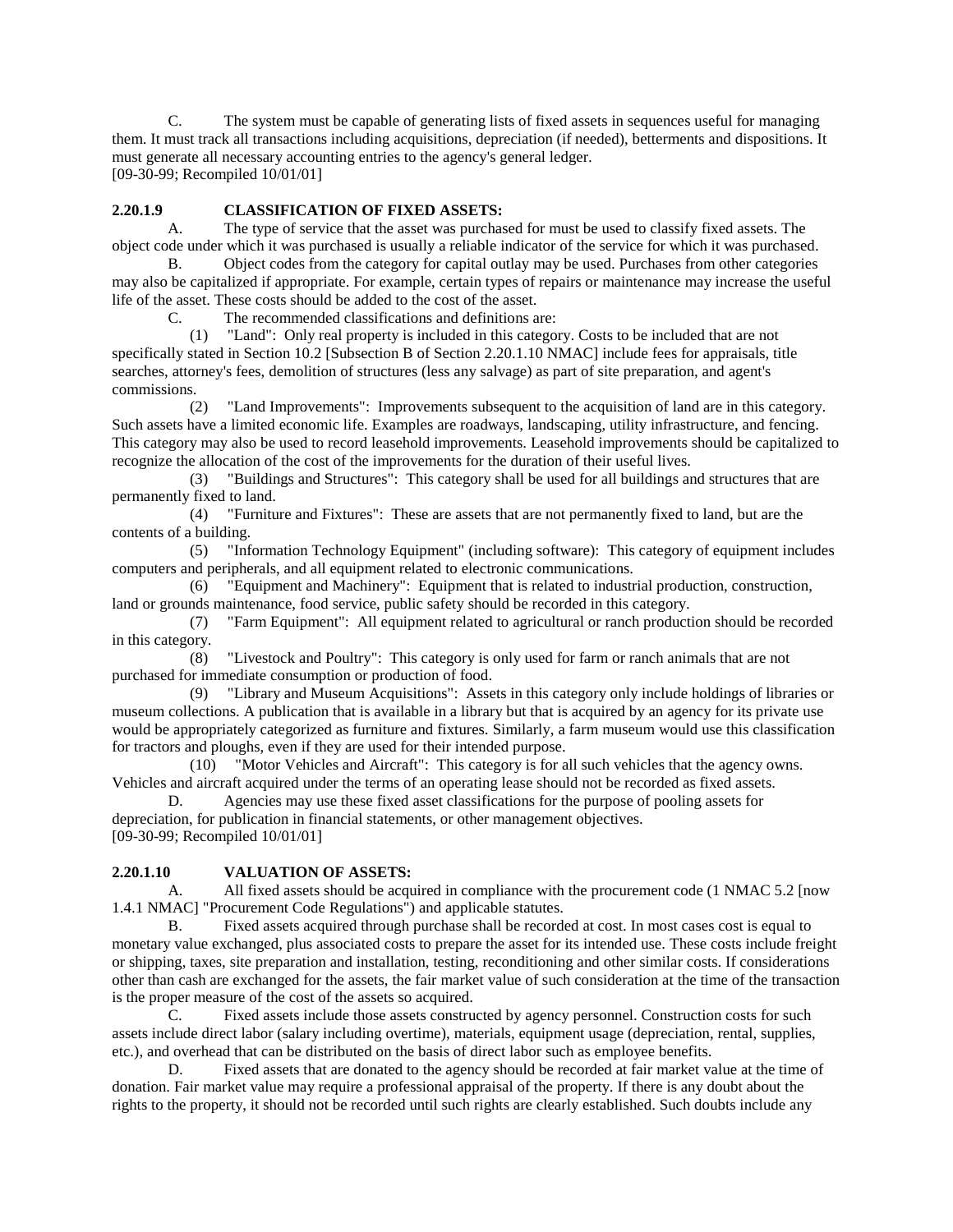conditions or restrictions on the use or future disposition of the property. Should any restrictions adversely affect the value, they should be recognized in the final determination of the valuation to be recorded.

E. Fixed assets may also be acquired through governmental reorganization (including those that result in residual equity transfers), specific legislation, mutual agreement between agencies, or a capital project. These shall be placed in an agency's fixed asset inventory at the time the assets are transferred to the agency. The transfer will require the entity transferring the fixed asset to provide information that properly identifies the asset(s) being transferred. The information, in addition to the requirements of 9.3 [Subsection C of Section 2.20.1.9 NMAC] above should include estimated service life and accumulated depreciation.

F. Agencies may acquire fixed assets through a capital project fund. Assets transferred may include land and new construction, renovated or remodeled buildings, furniture, fixtures and equipment. If the assets are transferred from another agency, e.g., the property control division of the New Mexico general services department, the transferring agency will provide the capitalized costs to record in the receiving agency's books.

G. In certain instances agencies may enter into lease agreements that are properly classified as capital leases. In a capital lease, the result is that the agency either acquires or has the right to acquire the property at the end of the lease. In addition, for accounting purposes the property is considered to be purchased if:

- (1) the present value of the lease payments is 90% or more of the purchase price,
- (2) the lease extends for at least 75% of the asset's useful life,
- (3) the lease contains a bargain purchase clause, or

(4) if title passes to the lessee at the end of the lease.

[09-30-99; Recompiled 10/01/01]

## **2.20.1.11 GENERAL ACCOUNTING PROCEDURES:**

A. Property, and equipment acquired by general, special revenue, and capital projects funds are brought under accounting control by the creation of a "general fixed asset account group." In accordance with generally accepted accounting principles, general fixed assets are recorded at acquisition cost. If the cost of fixed assets was not recorded when the assets were acquired and is unknown when accounting control over the assets is established, it is acceptable to record them at estimated cost. The offset to the fixed asset accounts is the set of equity accounts that indicate the sources from which the fixed assets were acquired.

B. Internal service funds account for all fixed assets similar to private sector business enterprises. That is, fixed assets are used to generate revenues to be used in their operations; therefore, they are accounted for in the internal service fund in which they reside. Fixed assets are depreciated based on their cost and expected service life. Depreciation methodologies and charges to depreciation expense should be consistent with generally accepted accounting principles.

C. Fixed assets in nonexpendable trust funds are accounted for directly in their respective financial statements.

[09-30-99; Recompiled 10/01/01]

## **2.20.1.12 DEPRECIATION:**

A. Depreciation is a set of methods for allocating the cost of an asset over its economic life. Assets owned by proprietary funds and nonexpendable trust funds are required to be depreciated. Assets held in the general fixed assets account group may, at the option of the fund's managers, be depreciated.

B. Depreciation normally should not be recorded until the asset is ready for use.

C. Depreciation reduces the net book value of an asset as its economic usefulness is consumed. Depreciation expense should normally be closed to fund balance at year-end.

D. The offset to the depreciation account is accumulated depreciation. This is a contra-account to assets, whose net value is historical cost less accumulated depreciation. [09-30-99; Recompiled 10/01/01]

**2.20.1.13 BETTERMENTS AND REPLACEMENTS:**

A. Betterments to assets should be capitalized. If the asset consists of identifiable and separately valued components, and a component is improved, the old component should be removed from the asset account, and the new component added to the asset account.

B. Replacements of components, which simply increase the useful life of the asset, should be substituted for the previous component, and the useful life and amount then used for depreciation. The new component should be recorded inclusive of all costs as described in 8.1 [now Subsection A of 2.20.1.8 NMAC]. For example, an aircraft has its engines replaced at a cost of \$300,000. The old engines should be removed from the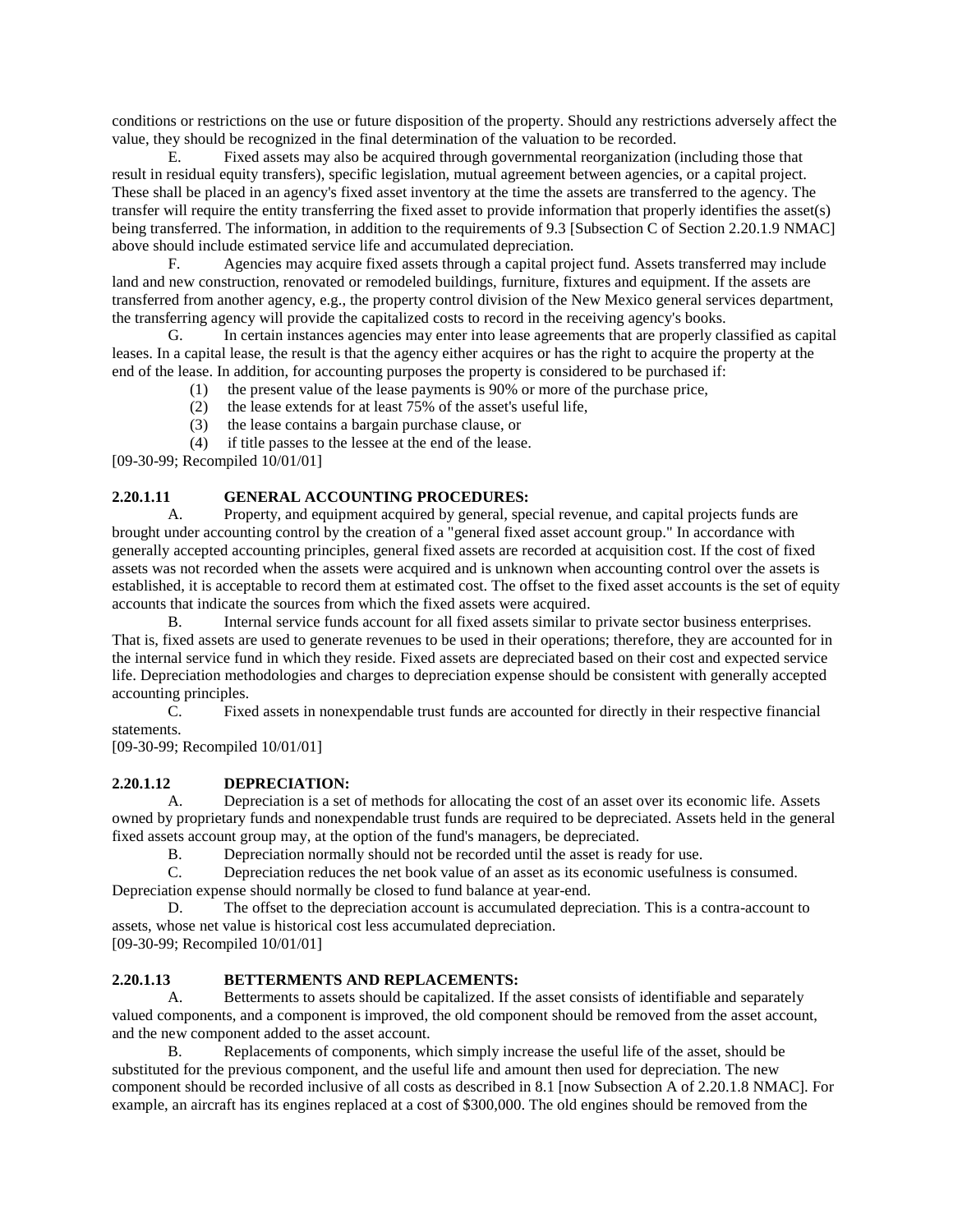books along with accumulated depreciation and the gain or loss on disposal. The new engines are then recorded, and added to the asset with a new useful life and basis for depreciation.

C. Reinstallation and rearrangement costs of machinery, rearrangement of partitions, renovation of buildings, and similar outlays on fixed assets purchased in used condition should be capitalized as part of the cost. Overhead items such as insurance, taxes, salaries and other incidentals directly related to the asset during a period of renovation also should be capitalized.

[09-30-99; Recompiled 10/01/01]

#### **2.20.1.14 EXPENDITURES FOR MAINTENANCE AND REPAIRS:**

A. Repairs and maintenance on fixed assets, which are routine and necessary for continued safe and productive operation, should be charged to maintenance expense in the period in which they occur.

B. The expense should be recorded in the appropriate expenditure object code based on the nature of the expense. Repairs and maintenance do not increase the value of the asset, nor prolong its life, but the expenses should be matched to the benefits received.

[09-30-99; Recompiled 10/01/01]

# **2.20.1.15 FIXED ASSET CONTROLS:**

A. Each agency shall establish controls over its fixed assets for the primary purposes of safeguarding them and establishing accountability for their custody and use. Such controls will apply to:<br>(1) Authorization to Acquire Fixed Assets: Controls on the acquisition of fixed

 (1) Authorization to Acquire Fixed Assets: Controls on the acquisition of fixed assets shall include procedures for requesting their purchase, and a requirement for approval to purchase by a representative of agency management who can determine that the requested purchase is consistent with the business objectives of the agency and is economically reasonable.

 (2) Receiving Procedures: The delivery of goods or services should be accepted by an individual who can attest to such delivery and has no access to accounting system records.

 (3) Tagging the Assets and Components: Newly received fixed assets shall be tagged at the time they are received. At the time that a request to purchase a fixed asset is approved, the purchase order shall be returned to the requester along with a tag or tags to identify the asset(s).

 (4) Assigned Location: A basic control over fixed assets is information about their physical location. Agencies shall record the original assigned location of fixed assets. When a fixed asset is reassigned, the new location and fixed asset coordinator should be updated in the fixed asset system records.

 (5) Fund and Organizational Unit that Originally Purchased the Asset: Fixed assets must be associated with the fund and governmental entity that purchased them for the purpose of accurately reporting financial performance. If an asset is transferred the fixed asset and accounting records should be updated.

 (6) Individual(s) Responsible for Tracking their Use and Location: Agencies shall assign specific individuals within their organizational units to be responsible for tracking the fixed assets in their units.

B. All fixed assets shall be marked with tags. Each tag shall identify the agency owning the asset followed by a unique sequential fixed asset number so that each item may be positively identified. An agency may establish blocks of numbers for its sub-units to improve controls and avoid duplication of numbers. [09-30-99; Recompiled 10/01/01]

#### **2.20.1.16 ANNUAL INVENTORY:**

A. At the end of the fiscal year, each agency shall conduct a physical inventory of its fixed assets consisting of those with a historical cost of one thousand dollars (\$1,000) or more, under the control of the governing authority.<br>B. Th

This inventory shall include all property procured through the capital projects fund which are assigned to the agency designated by the director of the property control division as the user agency.

C. All passenger vehicles must be included in the inventory process. This includes all vehicles leased from the transportation services division of the general services department as required by the "Auditor's Rule" 2 NMAC 2.2.11.1.L [now Paragraph (8) or Subsection A of 2.2.2.12 NMAC].

D. The inventory process shall produce a list of the property and the date and cost of acquisition. The annual physical inventory checks against losses not previously revealed and brings to light errors in records of accountability, but more importantly, a systematic physical inventory of fixed assets provides an opportunity for surveying their physical condition, with respect to their need for repairs, maintenance or replacement.

E. The results of the physical inventory shall be recorded in a written inventory report, certified as to correctness and signed by the governing authority of the agency. In the process of conducting their fieldwork, the